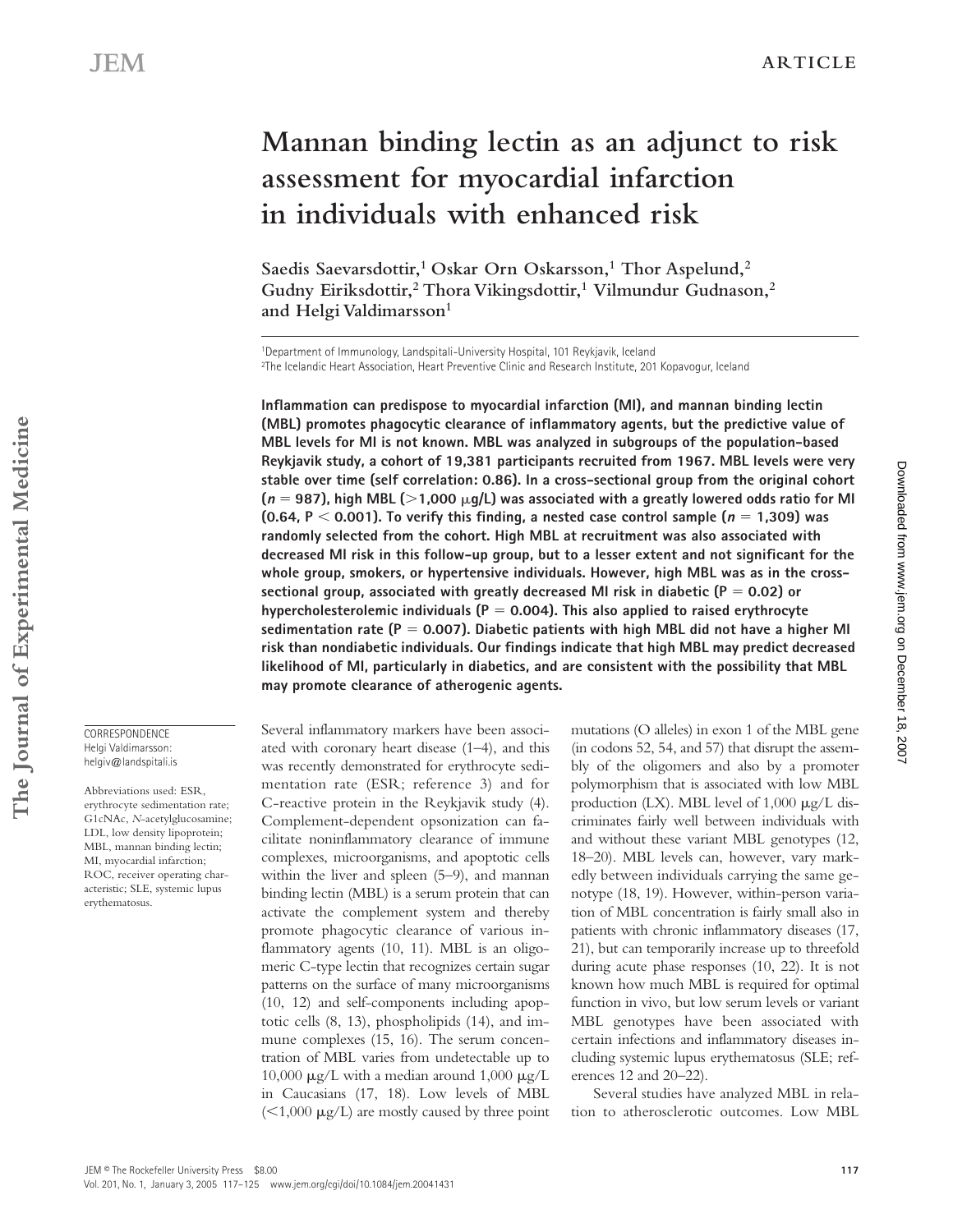

### **Figure 1. The design of the Reykjavik study.** The cohort consisted of all men born between 1907 and 1934 and all women born between 1908 and 1935 that lived in the greater Reykjavik area. Approximately 70% participated, with 9,323 men and 10,058 women. The follow-up group was

The Reykjavik study

levels have been reported to increase the risk of graft occlusion after bypass surgery (23), and variant MBL genotypes have been associated with carotid artery plaques (24) and coronary heart disease as evident by coronary artery surgery (25, 26), coronary events (27), and myocardial infarction (MI) in patients with SLE (28). However, there was no correlation between MBL levels and peripheral arterial disease in another study (29), and recent case control studies did not find significant association between variant MBL genotypes and hospitalization due to cardiovascular disorders (30) or vascular complications in type 1 diabetes (31).

The predictive value of MBL levels for MI has not been analyzed before. We postulated that high MBL might predict decreased likelihood of MI either independently or in the context of risk factors that may give rise to MI through diverse pathogenic mechanisms. To evaluate these possibilities, we first studied cross-sectional and then follow-up case control groups from the Reykjavik study (32).

### **Table I.** Baseline characteristics of study participants

randomly selected from stages one to five of the study. The cross-sectional group was recruited from the original cohort and consisted of cases with a history of MI at the age of 70 yr and controls, 70 yr and older, without evidence of MI.

# **RESULTS**

The study groups were, as shown in Fig. 1, subsamples from the Reykjavik study, a prospective study initiated in 1967. In brief, the first, referred to as the cross-sectional group, was a sample from the original cohort of cases with a history of MI at the age of 70 yr and controls, 70 yr and older, without evidence of MI. The second, referred to as the follow-up group, was a randomly selected nested sample of middleaged individuals from stages one to five of the Reykjavik study with an average follow-up time of 27 yr.

### **Baseline associations and long-term stability of MBL**

Baseline characteristics of the study participants are shown in Table I. The within-self correlation coefficient for MBL levels was 0.86 (95% confidence interval: 0.80–0.91) among 96 participants who provided paired serum samples at an average interval of 20 yr (7–29), which is above the long-term consistency for total serum cholesterol (0.60), ESR (0.67),

|                                    | Cross-sectional group |                      | Follow-up group          |                   |
|------------------------------------|-----------------------|----------------------|--------------------------|-------------------|
|                                    | MI cases              | Controls             | MI cases                 | Controls          |
| Number in group                    | 457                   | 530                  | 867                      | 442               |
| Gender (male/female)               | 356/101               | 410/120              | 500/367                  | 221/221           |
| Age at examination (yr)            | $70(66-73)$           | 75 (72-78)           | $56(51-62)$              | $55(50-61)$       |
| Diabetes mellitus (%) <sup>a</sup> | 15.3                  | 10.6                 | 5.2                      | 2.5               |
| Total cholesterol (mmol/L)         | $5.9(5.2-6.7)$        | $6.0$ (5.3-6.9)      | $6.8(6.1 - 7.6)$         | $6.5(5.7 - 7.2)$  |
| Total triglyceride (mmol/L)        | $1.3(1.0-1.9)$        | $1.1$ $(0.85 - 1.5)$ | $1.1$ $(0.85 - 1.5)$     | $1.0(0.76-1.4)$   |
| Hypertension (%) <sup>b</sup>      | 67.6                  | 63.8                 | 67.6                     | 53.6              |
| Current or former smoker (%)       | 80.5                  | 68.1                 | 76.9                     | 67.9              |
| Body mass index $(kq/m2)$          | $26.7(24.5-30.0)$     | 26.1 (23.6-28.4)     | $25.6$ ( $23.3 - 28.3$ ) | $25.1(22.7-27.4)$ |
| ESR (mm/h)                         | $7(3-13)$             | $6(3-12)$            | $9(4-17)$                | $8(3-14)$         |

Data are median values (lower and upper quartile) or percentages.

ªDiabetes mellitus diagnosis was based on a questionnaire, fasting plasma glucose >7 mmol/L, and a 2-h glucose tolerance test >11.1 mmol/L.

 $b$ Hypertension was defined as blood pressure  $>$ 140/90 mm Hg or the use of antihypertensive medications.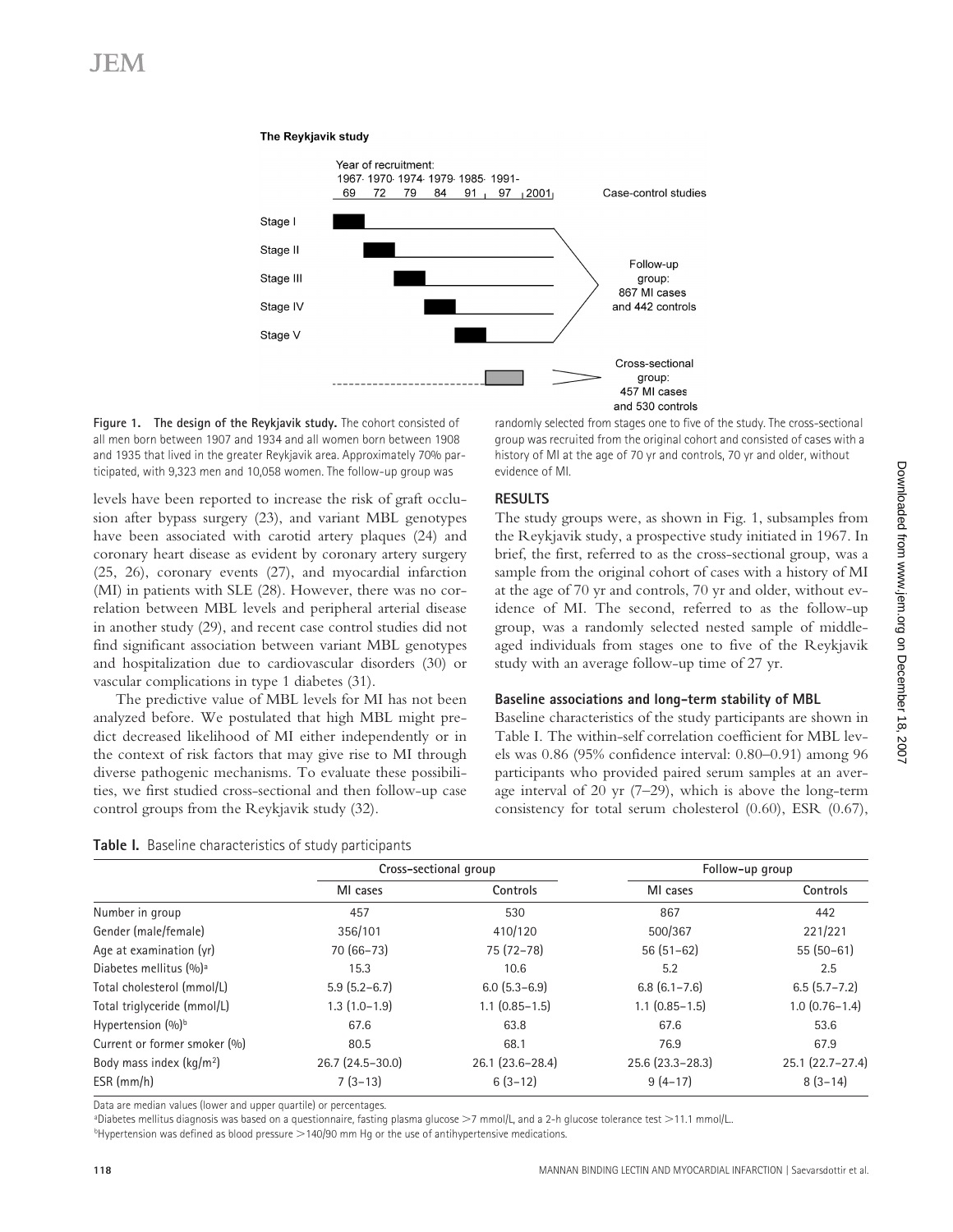

Adjusted odds ratio (95% confidence interval) for myocardial infarction

**Figure 2. The cross-sectional group.** Modifying effect associated with high MBL on the risk of MI in individuals with different risk factors. Adjusted odds ratios for individuals with MBL levels  $>$  1,000  $\mu$ g/L compared with those with MBL  $<$  1,000  $\mu$ g/L with 95% confidence intervals. An odds ratio of one (the vertical line) is the MI risk associated with each risk factor in-

and systolic (0.66) and diastolic (0.53) blood pressure, but similar to that for body mass index in the Reykjavik study cohort (4). MBL levels did not correlate with the age of the participants, diabetes mellitus, total serum cholesterol, systolic or diastolic blood pressure, body mass index, or ESR. In the follow-up group, smokers had higher MBL than those who had never smoked with median levels of 1,265 and 1,046  $\mu$ g/L, respectively (P < 0.001), and men had higher MBL than women with median levels of 1,339 and 1,034

dependent of MBL levels. The multiple logistic regression model was adjusted simultaneously for gender, age, body mass index, diabetes mellitus, hypercholesterolemia, hypertension, smoking, and raised ESR with the exception of the analyzed covariate. The definition of risk factors is described in Materials and Methods.

 $\mu$ g/L, respectively (P < 0.001), but these differences were not observed in the cross-sectional group.

# **MBL and the risk of MI**

A cut-off level of  $1,000 \mu g/L$  was used to assess whether a relatively high level of MBL is associated with decreased risk of MI, but most individuals without variant MBL genotypes have levels above this (18–20). This is approximately the median MBL concentration in Caucasians (18) including



**Figure 3. Comparison of the risk of MI in individuals with each risk factor in the follow-up group (** $n = 1,309$ **) and the whole Reykjavik study cohort (** $n = 19,381$ **).** Odds ratio estimates from a multiple logistic regression model for the follow-up group and hazard ratio estimates from

a Cox regression for the whole Reykjavik study cohort are shown with 95% confidence intervals adjusted for the same variables as in Fig. 2. The definition of risk factors is described in Materials and Methods.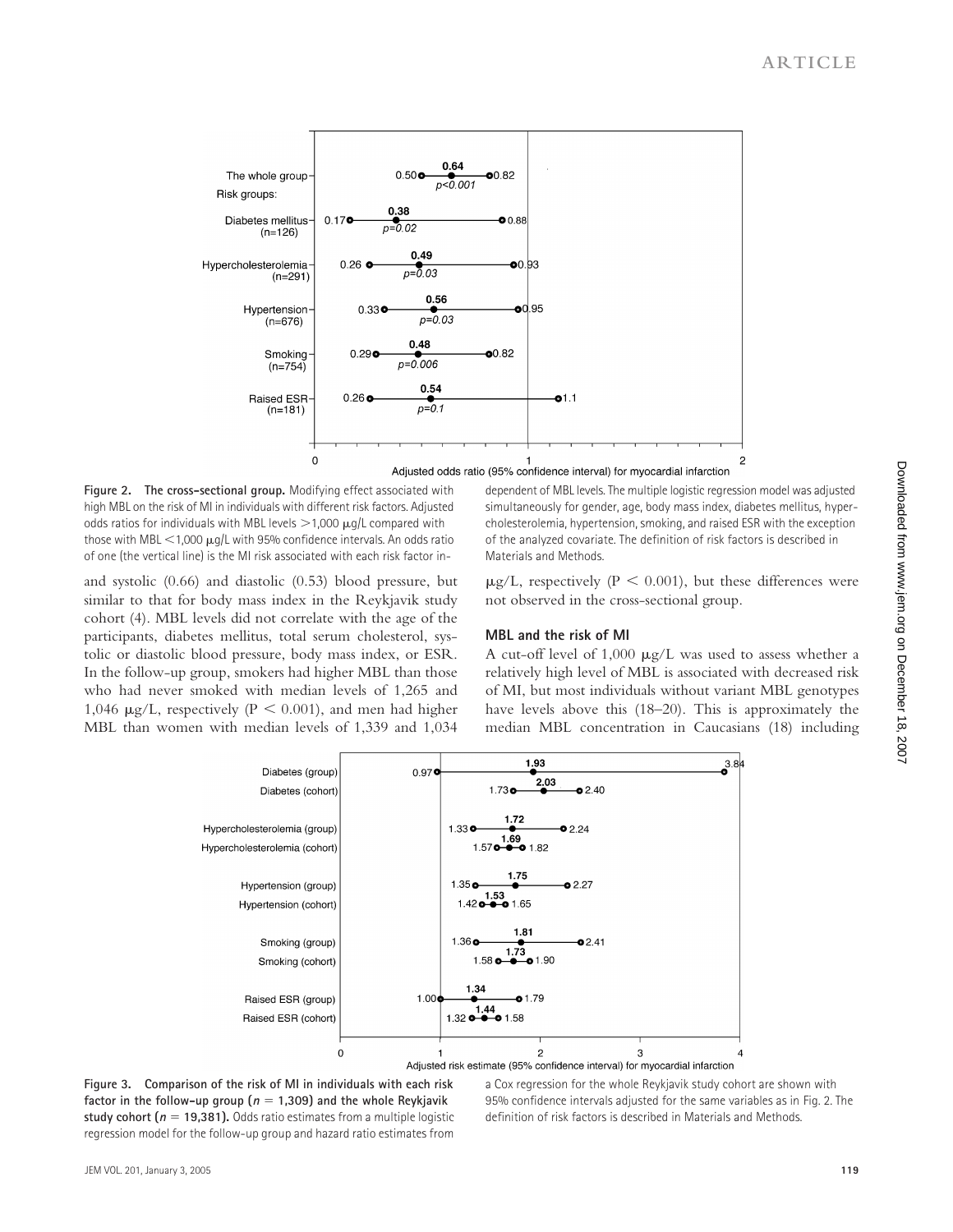

**Figure 4. The follow-up group.** Modifying effect associated with high MBL on the risk of MI in individuals with different risk factors. Adjusted odds ratios for individuals with MBL levels  $>$  1,000  $\mu$ g/L compared with those with MBL  $\leq 1,000 \mu q/L$  with 95% confidence intervals. An odds ratio

Icelanders (17), and we hereafter refer to MBL levels  $\geq$  1,000  $\mu$ g/L as high and MBL levels <1,000  $\mu$ g/L as low.

In the cross-sectional group of individuals with a history of MI at the age of 70 and event-free controls above that age, the odds ratio for MI was 0.64 (95% confidence interval:  $0.50-0.82$ ;  $P < 0.001$ ) among individuals with high MBL  $(>1,000 \text{ }\mu\text{g/L})$  compared with individuals with low MBL (Fig. 2). The group was then stratified according to conventional risk factors to assess the effect of high MBL in relation to different risk factors. It should be noted that most individuals had more than one risk factor and, with the exception of the analyzed covariate, the multiple logistic regression model adjusted simultaneously for gender, age, body mass index, diabetes mellitus, hypercholesterolemia, hypertension, smoking, and raised ESR. High MBL was associated with a lowered odds ratio for MI in the context of all these risk factors. The odds ratio estimate was lowest for diabetic patients, but only a trend was observed for participants with raised ESR.

The predictive value of these findings was then evaluated in the prospectively assembled case control group, referred to as the follow-up group, which was randomly selected from the original Reykjavik study. As shown in Fig. 3, the risk profile in this study group largely reflected the whole Reykjavik study cohort ( $n = 19,381$ ). High MBL was also associated with a decreased MI risk in this group (Fig. 4), but to a lesser extent and not significantly in the group as a whole (Fig. 4). However, high MBL was, as in the cross-sectional group, associated with greatly decreased risk of MI in patients with diabetes or hypercholesterolemia with adjusted odds ratios of 0.15 (0.027–0.78) and 0.26 (0.10–0.64), respectively. This also applied for participants with raised ESR with an ad-

of one (the vertical line) is the MI risk associated with each risk factor independent of MBL levels. The multiple logistic regression model shown is adjusted for the same variables as in Fig. 2. The definition of risk factors is described in Materials and Methods.

justed odds ratio of 0.27 (0.11–0.70), but in hypertensive individuals and smokers, high MBL was associated with only marginally decreased MI risk that was not significant.

To evaluate further the association between MBL and MI in individuals with a particular risk factor, these subgroups were categorized by their MBL level and compared with individuals without that risk factor. The baseline MI risk in individuals with each risk factor independent of MBL is shown in Fig. 3 for the follow-up group. High MBL was associated with decreased risk of MI in all risk groups of both study groups, but a marked variation was observed in this respect for the different risk factors. Thus, diabetic patients with high MBL were not at more risk of MI than nondiabetic individuals, and this applied both to the cross-sectional and follow-up groups (Fig. 5, A and B). In the cross-sectional group, hypertensive individuals and smokers with high MBL were also not at enhanced risk of MI (Fig. 5 A), and this also applied for individuals with raised ESR in the follow-up group (Fig. 5 B). However, hypercholesterolemic individuals with high MBL had enhanced risk of MI compared with participants with normal cholesterol levels, but the risk was much lower than that of hypercholesterolemic individuals with low MBL in both study groups. Thus, if MBL was high, the risk of MI associated with certain risk factors was not significantly different from that observed for the study groups as a whole.

# **Distribution of MBL levels in MI cases and controls**

The controls had higher MBL levels than the MI patients in the cross-sectional group with median levels of 1,195 and 938  $\mu$ g/L, respectively (P = 0.002), whereas the distribution of the MBL levels was similar in MI cases and controls in the follow-up group as a whole (Fig. 6 A). However, when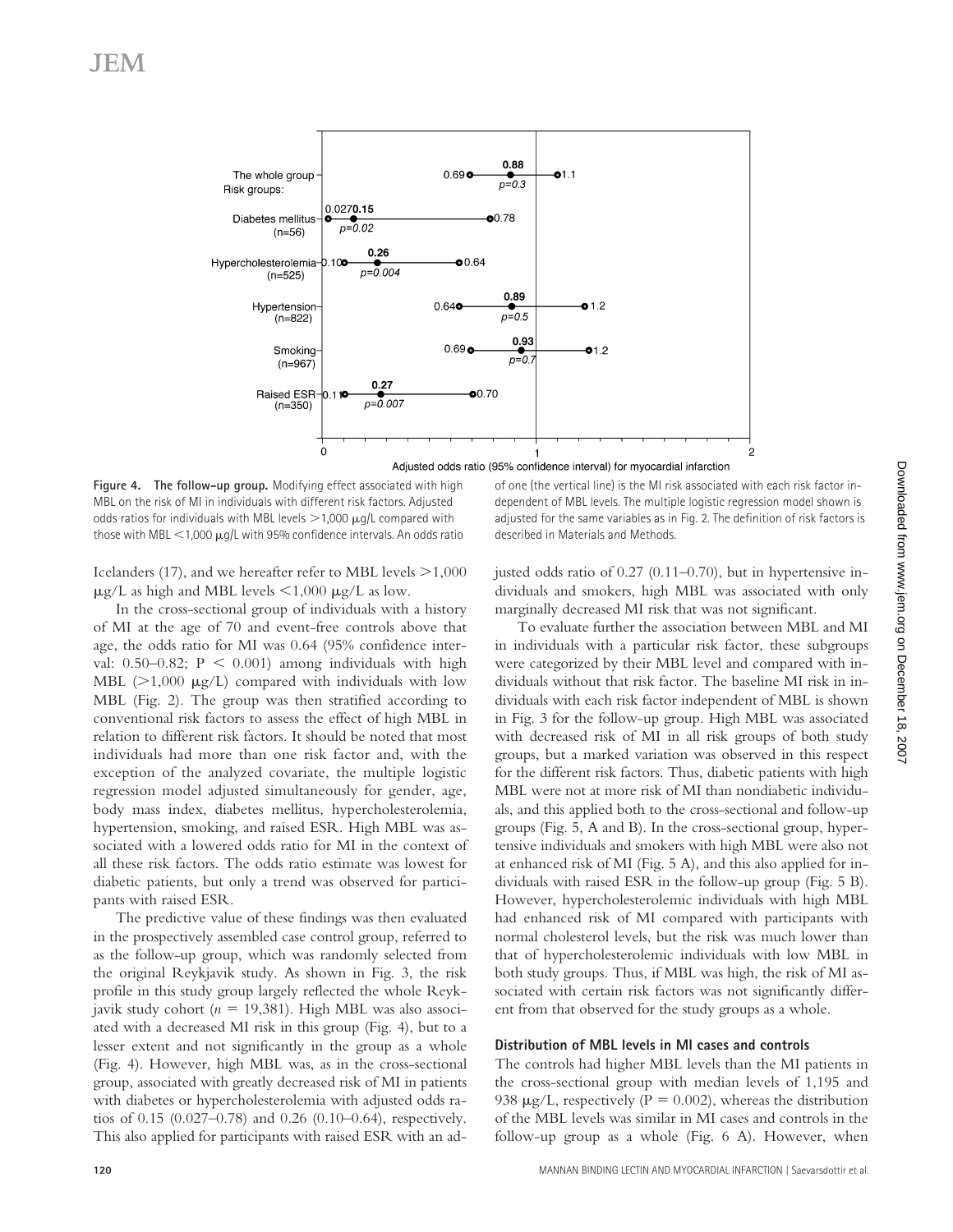

**Figure 5. Risk of MI in individuals with different risk factors categorized into subgroups according to their MBL levels (above or below**  1,000  $\mu$ g/L) and compared with all the individuals without that risk **factor, independent of their MBL level.** (A) The cross-sectional group and (B) the follow-up group. Odds ratio estimates from a multiple logistic

regression model adjusted for the same variables as in Fig. 2. The p-values indicate the significance of the difference between the subgroups. The definition of risk factors is described in Materials and Methods, and the number of participants with each risk factor is shown in Figs. 2 and 4.

MBL levels were compared between MI cases and controls with individual risk factors, the difference was, again, most marked in the diabetic patients (Fig. 6 B). Thus, the diabetic controls had nearly two times higher median MBL levels than the diabetic MI cases, and this applied both to the crosssectional ( $P = 0.018$ ) and the follow-up ( $P = 0.029$ ) groups.

The modifying effect associated with MBL on the risk of MI was observed in both genders. The findings were unaffected by changes in cutoff values, including analysis of tertiles. Furthermore, the receiver operating characteristic (ROC) analysis revealed that the  $1,000-\mu g/L$  cutoff for MBL discriminated best between MI cases and controls with diabetes in the follow-up group (Fig. 7).

## **DISCUSSION**

Previous studies of MBL genotypes and various atherosclerotic outcomes have not been conclusive (24–27, 30), and the predictive power of serum MBL levels in relation to MI has not been analyzed before. Our findings are in accordance with a recent prospective cohort study, in which variant MBL genotypes were only marginally associated with increased risk of cardiovascular hospitalization or death in general, and this was not significant when retested in two case control studies (30). However, the findings in both of our study groups showed a similar trend when MBL was analyzed in the context of conventional risk factors for MI. Thus, high MBL was associated with greatly decreased risk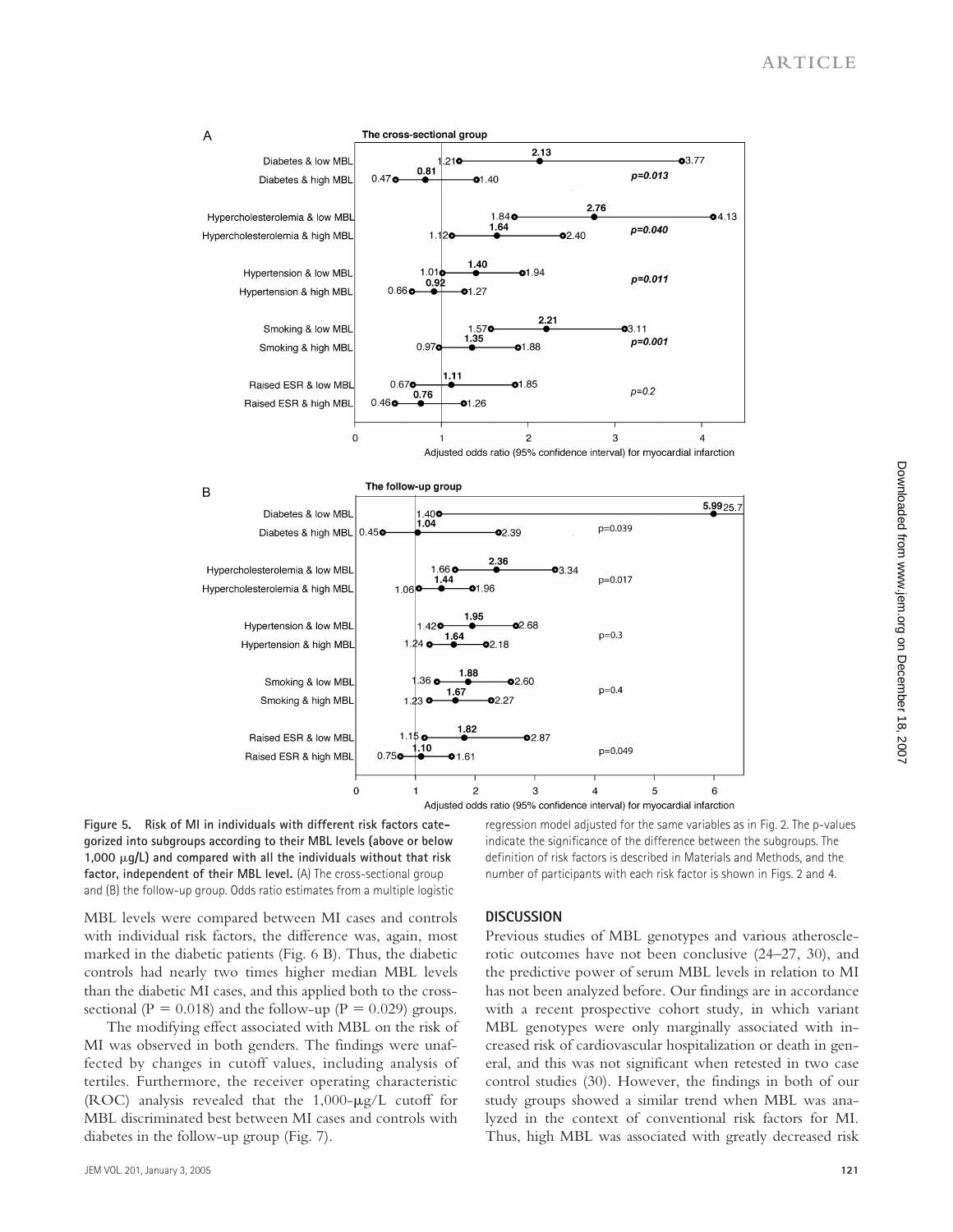# JEM



**Figure 6. Distribution of MBL levels in MI cases and controls of both study groups (A) as a whole and (B) in diabetic individuals.** The boxes show the median values and interquartiles, and the fifth percentiles of MBL concentrations are shown by the dots.

of MI in patients with diabetes or hypercholesterolemia, and diabetic patients were not at enhanced risk of MI if they had MBL above the median population level.

Chronic inflammation is now generally accepted to be a risk factor for MI and this applies for patients with chronic inflammatory diseases such as SLE and rheumatoid arthritis (1). A recent study found a strong association between variant MBL genotypes and the risk of MI in SLE (28), and it is interesting in this context that we also observed that high MBL was associated with reduced MI risk in individuals with raised ESR in the follow-up group, as ESR levels have previously been shown to predict future risk of MI in the Reykjavik study cohort (3). The cutoff for raised ESR was set at 15 mm/h (2), but the effect was also observed, although not as marked, at lower cutoff levels. C-reactive protein is another inflammatory marker predictive of coronary heart disease in the Reykjavik cohort (4), but these measurements were not available in this study.

Two reports have shown an association between variant MBL genotypes and coronary artery surgery (25, 26), and the latter also indicated that the risk of new coronary events in these patients was restricted to individuals with raised an-



**Figure 7. ROC analysis of MBL levels for predicting MI in diabetic patients of the follow-up group.** The dots represent empirical values of true/false positive fractions for MBL levels of 200 –2,800 in increments of 200. The slope of the curve was unity for the  $1,000$ - $\mu q/L$  cutoff, so MBL levels  $>$  1,000  $\mu$ g/L are more representative of a control than a case and vice versa.

tibodies against *Chlamydia pneumoniae* (26). MBL binds this (33) and various other microorganisms (12), and chronic infections may aggravate the atherosclerotic process, possibly by promoting inflammatory state (1) and autoimmune processes (34).

Although high MBL was associated with a greatly reduced odds ratio for MI in the cross-sectional group, this did not reach significance for the follow-up group as a whole. A recent report from the Strong Heart study showed that variant MBL genotypes were associated with about threefold increased risk of coronary heart disease in American Indians (27). In view of our finding that the strongest association between high MBL and reduced risk of MI was observed in diabetic patients, it is of special interest that two thirds of the cases and one third of the controls in the Strong Heart study had diabetes. This might explain the strong association between variant MBL genotypes and MI risk observed in the group as a whole, but the participants were not stratified according to risk factors in this study. Another cross-sectional study focusing on the association between MBL and nephropathy in type 1 diabetes showed higher MBL levels in diabetic patients with macrovascular disease, including ischemic heart disease, stroke, and peripheral vascular disease compared with diabetic patients without history or signs of such complications. However, the frequency of variant MBL genotypes was not significantly different between the groups, and the difference in MBL concentration between the groups was primarily driven by individuals without variant MBL genotypes, suggesting that the higher MBL levels in the patients with vascular complications may reflect an ongoing acute phase response (31). It should be noted that very few diabetic patients in our study groups were receiving insulin, and the pathogenic mechanisms of vascular complications in type 1 and 2 diabetes might be different.

The strength of our study is large groups of both genders from a population-based cohort, which is typical for West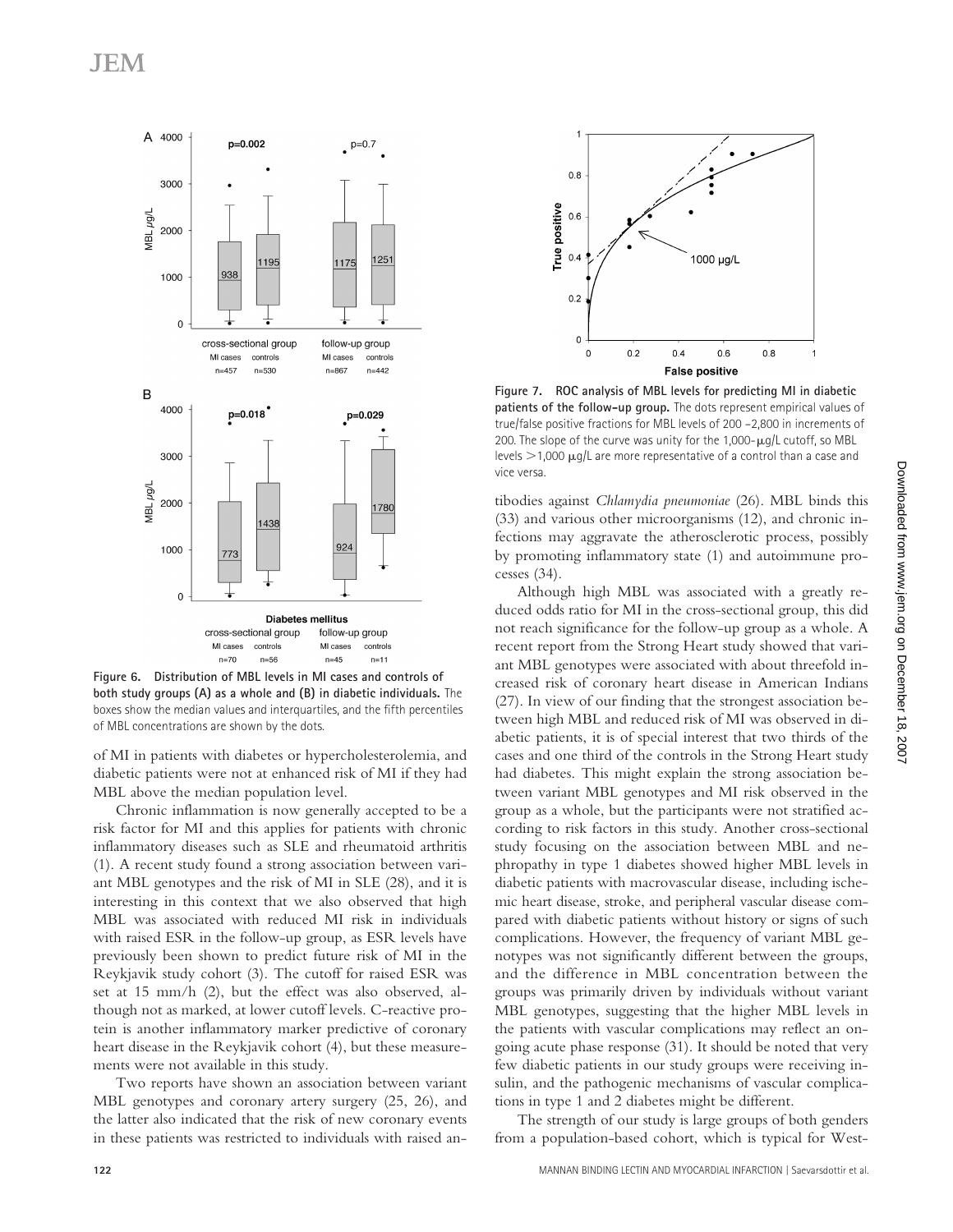ern societies in terms of cardiovascular risk. The average follow-up time was 27 yr in the follow-up group, the rates of participation and follow-up were high (32), and the MBL levels were found to be very stable when measured in the same individuals on average 20 yr apart. This means that adults or middle-aged individuals with a high or low level of MBL are likely to have very similar MBL levels until the age of 70 yr at least and after the occurrence of MI. The diabetic subgroups were, as expected, small compared with the whole study groups, and this limits further analysis. The reduced risk associated with MBL was nevertheless strong and notably, the diabetic patients were not at more risk of MI than nondiabetic individuals if they had high MBL.

Various arbitrary cutoff levels have previously been used to define insufficient MBL levels (19, 21), but we argued that it might be more appropriate to ask whether high MBL is associated with decreased risk. Several previous studies are based on MBL genotyping (24–27), but DNA samples were not available in this study, which was initiated in 1967. The monoclonal antibody used in this study for measuring MBL levels (clone 131–01; Statens Serum Institute) preferentially detects functional oligomers of MBL (19). The  $1,000-\mu g/L$ cutoff, which approximates the median level of the Icelandic population (17), was chosen as it discriminates fairly well between individuals with and without variant MBL genotypes (12, 18–20), and levels below this have been reported to be insufficient for clearing infections (21, 22, 33). Analysis of continuous MBL values and tertiles gave similar results, and evaluation of the  $1,000$ - $\mu$ g/L cutoff for predicting MI in diabetic individuals showed this level to discriminate best between MI cases and controls.

Our data do not exclude the possibility that MBL could be a surrogate marker for risk of MI. However, the MBL levels did not correlate with any of the measured variables, and there was no correlation between MBL concentrations and the risk factors except that men had higher MBL levels than women and smokers had higher MBL levels than nonsmokers, but this only applied to the follow-up group. More frequent respiratory infections in smokers might explain this as MBL concentration can increase up to threefold during acute phase responses (22). Our findings are unlikely to be confounded by this, and it would, in any case, be more likely to diminish than augment the observed differences. The difference between genders has not been reported before and it should be noted that the modifying effects associated with MBL on MI risk were observed in both men and women. As the gender difference was only observed in the middle-aged follow-up group and not in the elderly cross-sectional group, this difference may perhaps be due to some hormonal influences on MBL production, as has for instance been shown for growth hormone (35, 36).

This study was not designed to elucidate causal mechanisms. However, as high MBL levels were associated with decreased likelihood of MI, particularly in diabetic individuals and also in hypercholesterolemia, it is interesting to note that both hyperglycemia and hyperlipidemia increase the flux of glucose through the hexosamine biosynthetic pathway, leading to accumulation of *N*-acetylglucosamine (GlcNAc). This sugar is the principal substrate for O-linked and N-linked glycosylation of various proteins (37). MBL has high affinity for GlcNAc (10) and has been shown to bind glycoproteins with terminal GlcNAc residues (38, 39). Furthermore, GlcNAc and mannose residues, which MBL also binds strongly, are exposed on the apolipoprotein B-100 component of oxidized low density lipoprotein (LDL; references 40–42). Oxidation of LDL promotes the formation of immune complexes, and this has been associated with an increased risk of MI (42–44), especially in diabetic patients (45). Glycation of the apolipoprotein B-100 of LDL is increased in diabetic patients and glycated LDL is vulnerable for oxidation (46). MBL has been shown to bind immune complexes (11, 15, 16), and we have already demonstrated that MBL can bind oxLDL in vitro (unpublished data), as has been demonstrated for the membrane-bound lectin-like oxLDL receptor 1, another C-type lectin (47). Thus, the findings are consistent with the possibility that MBL may facilitate noninflammatory phagocytic clearance of atherogenic agents by the liver and spleen and thereby reduce their arterial deposition. Inflammation and apoptosis probably render atherosclerotic plaques more vulnerable to rupture that may cause coronary occlusion (48). MBL has also been shown to decrease the release of proinflammatory cytokines from monocytes (12), greatly decrease the risk of a systemic inflammatory response (20), and mediate noninflammatory clearance of apoptotic cells (8, 13). Our findings suggest that MBL may predict lower MI risk in individuals with chronic inflammatory disorders. MBL replacement therapy has already finished a phase I clinical study (49) and might have a therapeutic potential in the appropriate clinical settings.

We conclude that a relatively high level of MBL may predict decreased likelihood of MI, particularly in diabetic patients. As diabetic patients with high MBL had a similar risk estimate for MI as nondiabetic individuals, MBL measurement has a potential usefulness as an adjunct to cardiac risk assessment and might actually aid in the evaluation of the need for preventive treatment. Our observations are in accordance with and extend previous findings and are suggestive of a biological relevance of MBL in the pathogenic process leading to coronary occlusion, perhaps by promoting clearance of atherogenic agents.

#### **MATERIALS AND METHODS**

Subjects and study design. The study was performed in accordance with the Helsinki Declaration and was approved by the National Bioethics Committee and the Data Protection Authority in Iceland. All participants gave informed consent.

Two separate case control groups, recruited by the Icelandic Heart Association, were analyzed (Table I). As shown in Fig. 1, these groups were subsamples from the Reykjavik study, a prospective study initiated in 1967 that has been described in detail (32). In brief, all men born between 1907 and 1934 and all women born between 1908 and 1935 and living in the greater Reykjavik area, where 52% of the nation lived, were invited and  $\sim$ 70% participated, a total of 9,323 men and 10,058 women.

The first, referred to as the cross-sectional group, was a case control sample from the original Reykjavik study cohort of cases with a history of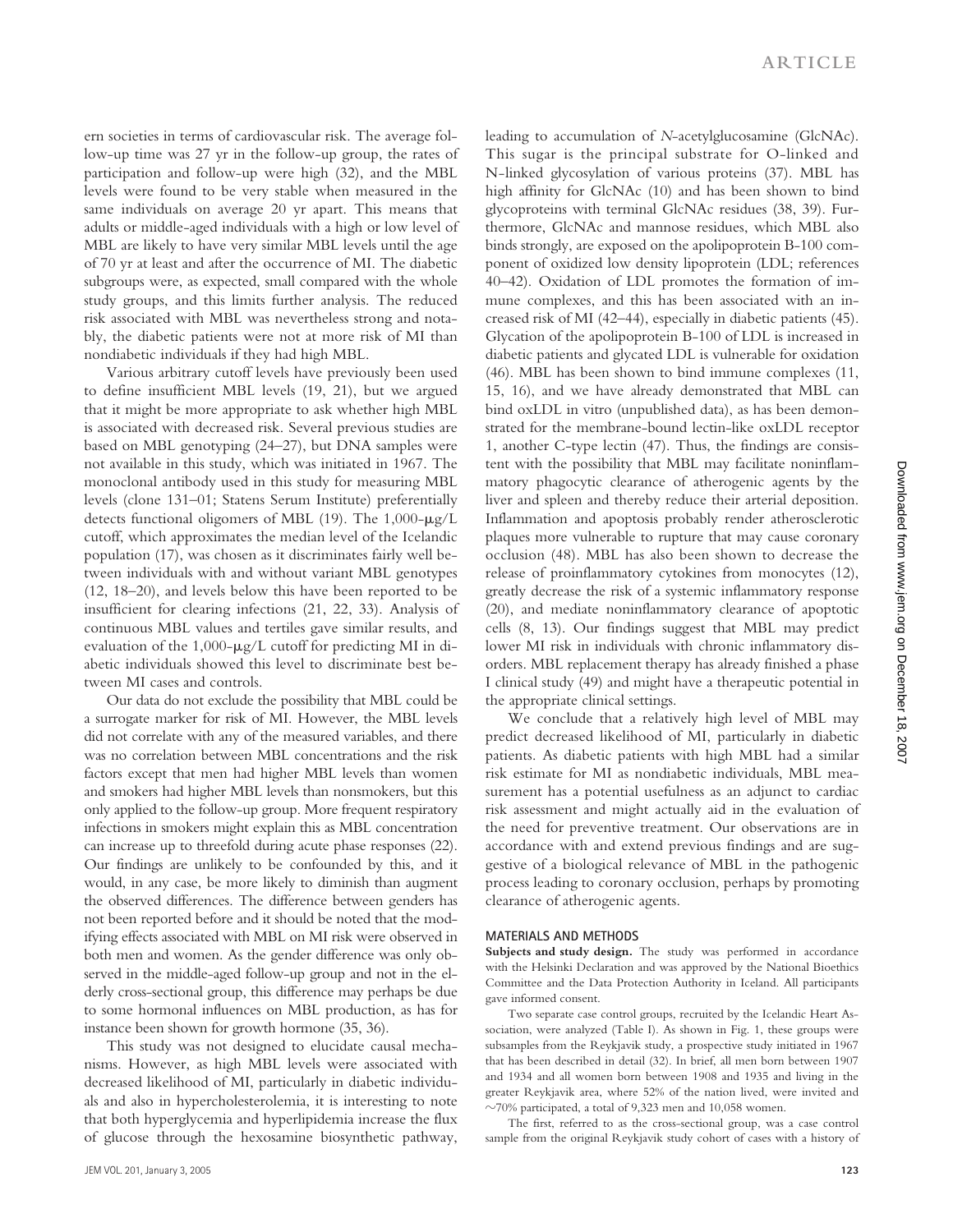# JEM

MI at the age of 70 yr and controls, 70 yr and older, without evidence of MI. The participants were recruited again between 1991 and 1997 for clinical assessment and sampling of blood. Serum was available for 457 cases and 530 gender-matched controls who had not been diagnosed with MI.

The second, referred to as the follow-up group, was a randomly selected nested sample of middle-aged individuals from stages one to five of the Reykjavik study that were recruited between 1967 and 1991. Individuals with a history of MI at recruitment were excluded. Baseline serum samples were available from 1,309 individuals, including 867 participants who had suffered MI during the follow-up time and 442 event-free controls. The average follow-up time was 27 yr (6–34) in December 2001.

96 individuals ended up in both groups and were used as a basis for within-self correlation measures of MBL levels.

**Evaluation and ascertainment of events.** The evaluation of both groups included a structured interview, physical examination, collection of serum samples, and various laboratory tests. Endpoints were nonfatal MI according to the MONICA criteria (50) or death from coronary heart disease, verified from death certificates, hospital, and necropsy records with >99% follow-up yield. Detailed account of the recruitment process and ascertainment of events has been published elsewhere (3, 32). Biochemical and hematological measurements were made at recruitment by standard methods as described previously, and the same methodology was used for both study groups (32). For this study, risk factors for coronary heart disease were defined as follows. Hypercholesterolemia was defined as total cholesterol >7 mmol/L or the use of lipid-lowering medications (9% of the cross-sectional group but not recorded in the follow-up study as their use was very uncommon in Iceland during the study period). The lipid analysis was based on total cholesterol as measurement of high density lipoprotein was only available at a late stage of the study. Smoking was recorded as a risk factor in participants who smoked at study entry or had a history of former smoking. Hypertension was defined as systolic blood pressure >140 mm Hg, diastolic blood pressure >90 mm Hg, or the use of antihypertensive medications (20% in both the cross-sectional and follow-up groups). The diagnosis of diabetes mellitus was based on a questionnaire and fasting plasma glucose >7 mmol/L or an oral glucose tolerance test with plasma glucose >11.1 mmol/L 2 h after a 75-g glucose load, according to the American Diabetes Association's criteria. It was not possible to distinguish type 1 and 2 diabetes, but very few of the diabetic individuals were treated with insulin. In addition to participants recorded with diabetes mellitus at entry to the study, those who were subsequently diagnosed with diabetes, but  $>5$  yr before the occurrence of MI, were included as diabetics in the analysis. Inflammation was considered present if ESR was  $>$ 15 mm/h (2).

**Measurement of MBL.** MBL was measured blindly in serum samples taken at entry when the risk factors were first recorded. A sandwich ELISA system was used that has been described in detail (17). The monoclonal antibody used in this assay (HYB 131–1; Statens Serum Institute) predominantly binds to the functional oligomers of MBL (19). In brief, two dilutions of the test sera  $\binom{1}{7}$  and  $\binom{1}{63}$  and three control sera with low, medium, and high MBL concentration were included in each test run and calibrated according to a standard. The detection limit of the assay was set at 50  $\mu$ g/L and the intra- and inter-assay variabilities were 3.7 and 11.7%, respectively. The sera were kept at  $-20^{\circ}$ C and had never been thawed. The distribution of the MBL concentrations was independent of the age of the serum samples.

**Statistical analysis.** Mann-Whitney Rank Sum test was used to compare continuous variables between groups. The association between events of MI and each risk factor was estimated as an odds ratios with a 95% confidence interval (OR [95% CI]) from a multiple logistic regression model adjusted simultaneously for gender, age, body mass index, diabetes mellitus, hypercholesterolemia, hypertension, smoking, and raised ESR, with the exception of the analyzed covariate. The logistic regression model was defined by using a backward selection method beginning with all two-way interactions. Interactions with p-values  $< 0.2$  stayed in the model. The effect of

high MBL on the risk of MI in groups with enhanced risk was assessed in two ways: (a) by the change in odds ratio estimates from a baseline risk of one for each risk group and (b) by comparing the risk of MI in each group, categorized into those with high and low MBL, to the risk of MI in individuals without that risk factor. Hazard ratio estimates from a Cox regression adjusted for the variables described above were calculated for the whole Reykjavik study cohort to assess whether the follow-up group was a reflective sample of the whole cohort. Within-self correlation of MBL in paired serum samples was estimated with a repeated measures model with sex and age as covariates. An ROC analysis was used to evaluate the sensitivity and specificity of the  $1,000$ - $\mu$ g/L cutoff for predicting MI in diabetic individuals. Statistical analysis was performed using SAS (SAS/STAT Version 9.1; SAS Institute Inc.). All tests were two-sided and the level of significance was set at 0.05.

This study was supported by the Icelandic Research Fund for Graduate Students, Landspitali-University Hospital, and The Icelandic Heart Association. The authors have no conflicting financial interests.

### **Submitted: 16 July 2004 Accepted: 22 November 2004**

#### **REFERENCES**

- 1. Ross, R. 1999. Atherosclerosis-an inflammatory disease. *N. Engl. J. Med.* 340:115–126.
- 2. Erikssen, G., K. Liestol, J.V. Bjornholt, H. Stormorken, E. Thaulow, and J. Erikssen. 2000. Erythrocyte sedimentation rate: a possible marker of atherosclerosis and a strong predictor of coronary heart disease mortality. *Eur. Heart J.* 21:1614–1620.
- 3. Andresdottir, M.B., N. Sigfusson, H. Sigvaldason, and V. Gudnason. 2003. Erythrocyte sedimentation rate; an independent predictor of coronary heart disease in men and women. The Reykjavik Study. *Am. J. Epidemiol.* 158:844–851.
- 4. Danesh, J., J.G. Wheeler, G.M. Hirschfield, S. Eda, G. Eiriksdottir, A. Rumley, G.D. Lowe, M.B. Pepys, and V. Gudnason. 2004. C-reactive protein and other circulating markers of inflammation in the prediction of coronary heart disease. *N. Engl. J. Med.* 350:1387–1397.
- 5. Schifferli, J.A., Y.C. Ng, and D.K. Peters. 1986. The role of complement and its receptor in the elimination of immune complexes. *N. Engl. J. Med.* 315:488–495.
- 6. Prodinger, W.M., R. Würzner, H. Stoiber, and M.P. Dierich. 2003. Complement. *In* Fundamental Immunology. W.E. Paul, editor. Lippincott Williams & Wilkins, Philadelphia. 1077–1103.
- 7. Knolle, P.A., and G. Gerken. 2000. Local control of the immune response in the liver. *Immunol. Rev.* 174:21–34.
- 8. Nauta, A.J., N. Raaschou-Jensen, A. Roos, M.R. Daha, H.O. Madsen, M.C. Borrias-Essers, L.P. Ryder, C. Koch, and P. Garred. 2003. Mannose-binding lectin engagement with late apoptotic and necrotic cells. *Eur. J. Immunol.* 33:2853–2863.
- 9. Davies, K.A., K. Erlendsson, H.L. Beynon, A.M. Peters, K. Steinsson, H. Valdimarsson, and M.J. Walport. 1993. Splenic uptake of immune complexes in man is complement-dependent. *J. Immunol.* 151:3866–3873.
- 10. Petersen, S.V., S. Thiel, and J.C. Jensenius. 2001. The mannan-binding lectin pathway of complement activation: biology and disease association. *Mol. Immunol.* 38:133–149.
- 11. Saevarsdottir, S., T. Vikingsdottir, and H. Valdimarsson. 2004. The potential role of mannan-binding lectin in the clearance of self-components including immune complexes. *Scand. J. Immunol.* 60:23–29.
- 12. Gadjeva, M., K. Takahashi, and S. Thiel. 2004. Mannan-binding lectin-a soluble pattern recognition molecule. *Mol. Immunol.* 41:113–121.
- 13. Ogden, C.A., A. deCathelineau, P.R. Hoffmann, D. Bratton, B. Ghebrehiwet, V.A. Fadok, and P.M. Henson. 2001. C1q and mannose binding lectin engagement of cell surface calreticulin and CD91 initiates macropinocytosis and uptake of apoptotic cells. *J. Exp. Med.* 194: 781–795.
- 14. Kilpatrick, D.C. 1998. Phospholipid-binding activity of human mannan-binding lectin. *Immunol. Lett.* 61:191–195.
- 15. Sato, R., M. Matsushita, M. Miyata, Y. Sato, R. Kasukawa, and T.